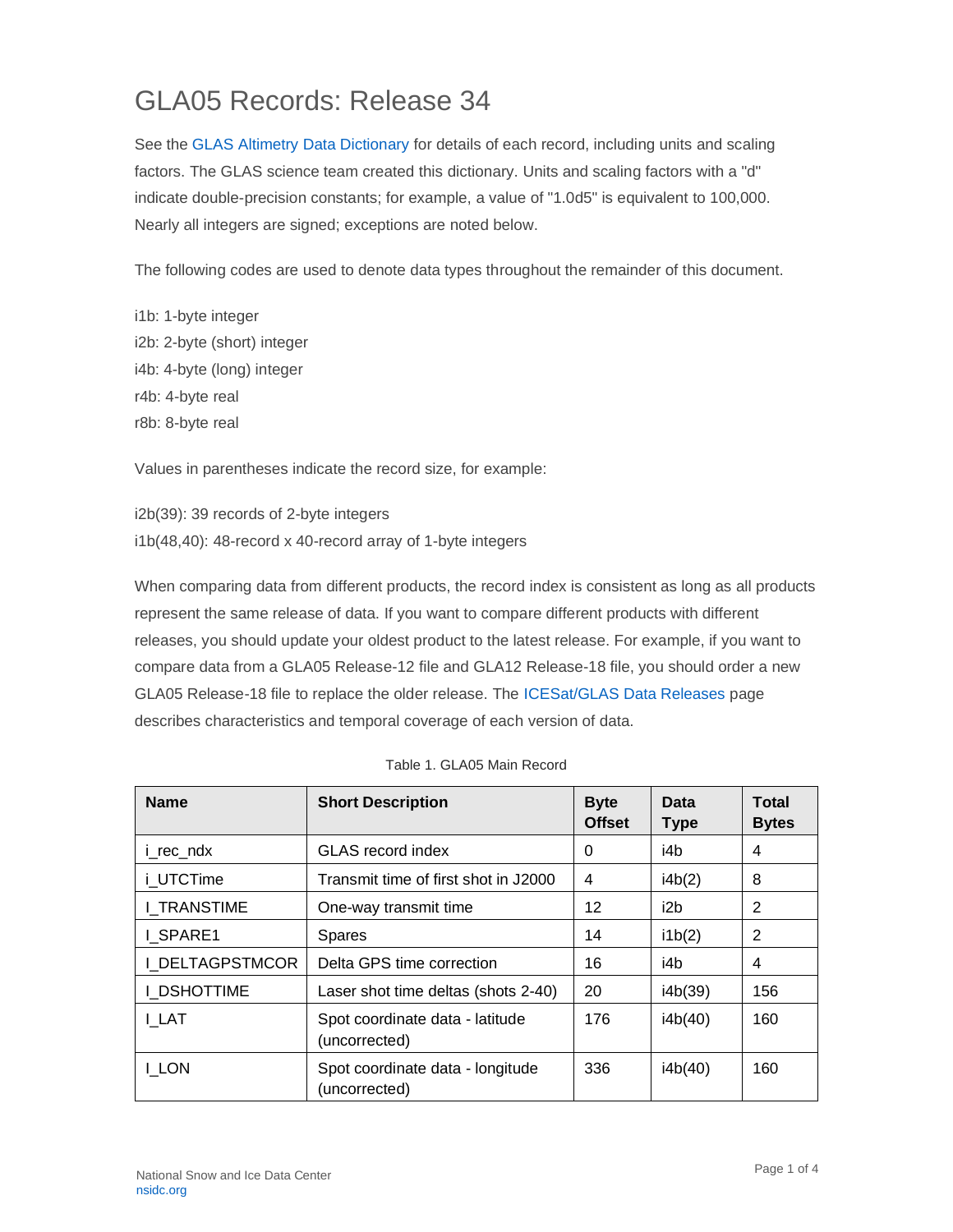| <b>Name</b>     | <b>Short Description</b>                                               | <b>Byte</b><br><b>Offset</b> | Data<br><b>Type</b> | <b>Total</b><br><b>Bytes</b> |
|-----------------|------------------------------------------------------------------------|------------------------------|---------------------|------------------------------|
| i_elev          | Spot surface elevation with respect<br>to ITRF ellipsoid (uncorrected) | 496                          | i4b(40)             | 160                          |
| i GmCns         | i_GmCns                                                                | 656                          | i4b(40)             | 160                          |
| i_spare43       | Spare 43                                                               | 816                          | i4b(11,40)          | 1760                         |
| i_sigmaatt      | Attitude quality indicator                                             | 2576                         | i2b(40)             | 80                           |
| i_gval_rcv      | Gain value used for received pulse                                     | 2656                         | i2b(40)             | 80                           |
| i_wfnoiseOb1    | 1064-nm background noise<br>(alternative)                              | 2736                         | i2b(40)             | 80                           |
| i wfnoiseOb2    | 1064 nm background noise<br>(standard)                                 | 2816                         | i2b(40)             | 80                           |
| i sDevNsOb1     | Standard deviation of 1064-nm<br>background noise (alternative)        | 2896                         | i2b(40)             | 80                           |
| i sDevNsOb2     | Standard deviation of 1064-nm<br>background noise (standard)           | 2976                         | i2b(40)             | 80                           |
| i_refRngNs      | Reference Range                                                        | 3056                         | i4b(40)             | 160                          |
| i_thRtkRngOff1  | Threshold retracker range offset<br>(alternative)                      | 3216                         | i4b(40)             | 160                          |
| i_thRtkRngOff2  | Threshold retracker range offset<br>(standard)                         | 3376                         | i4b(40)             | 160                          |
| i_minRngOff1    | Minimum range offset (alternative)                                     | 3536                         | i4b(40)             | 160                          |
| i_minRngOff2    | Minimum range offset (standard)                                        | 3696                         | i4b(40)             | 160                          |
| i_preRngOff1    | Preliminary uncorrected range<br>offset (alternative)                  | 3856                         | i4b(40)             | 160                          |
| i_preRngOff2    | Preliminary uncorrected range<br>offset (standard)                     | 4016                         | i4b(40)             | 160                          |
| i_centroid1     | Centroid retracker offset<br>(alternative)                             | 4176                         | i4b(40)             | 160                          |
| i_centroid2     | Centroid retracker offset (standard)                                   | 4336                         | i4b(40)             | 160                          |
| i_centroidInstr | Centroid retracker offset using max<br>peak                            | 4496                         | i4b(40)             | 160                          |
| i areaRecWF1    | Area under received echo<br>(alternative)                              | 4656                         | i2b(40)             | 80                           |
| i areaRecWF2    | Area under received echo<br>(standard)                                 | 4736                         | i2b(40)             | 80                           |
| i_maxRecAmp     | Max amplitude of received echo                                         | 4816                         | i2b(40)             | 80                           |
| i_maxSmAmp      | Peak amplitude of smoothed<br>received echo                            | 4896                         | i2b(40)             | 80                           |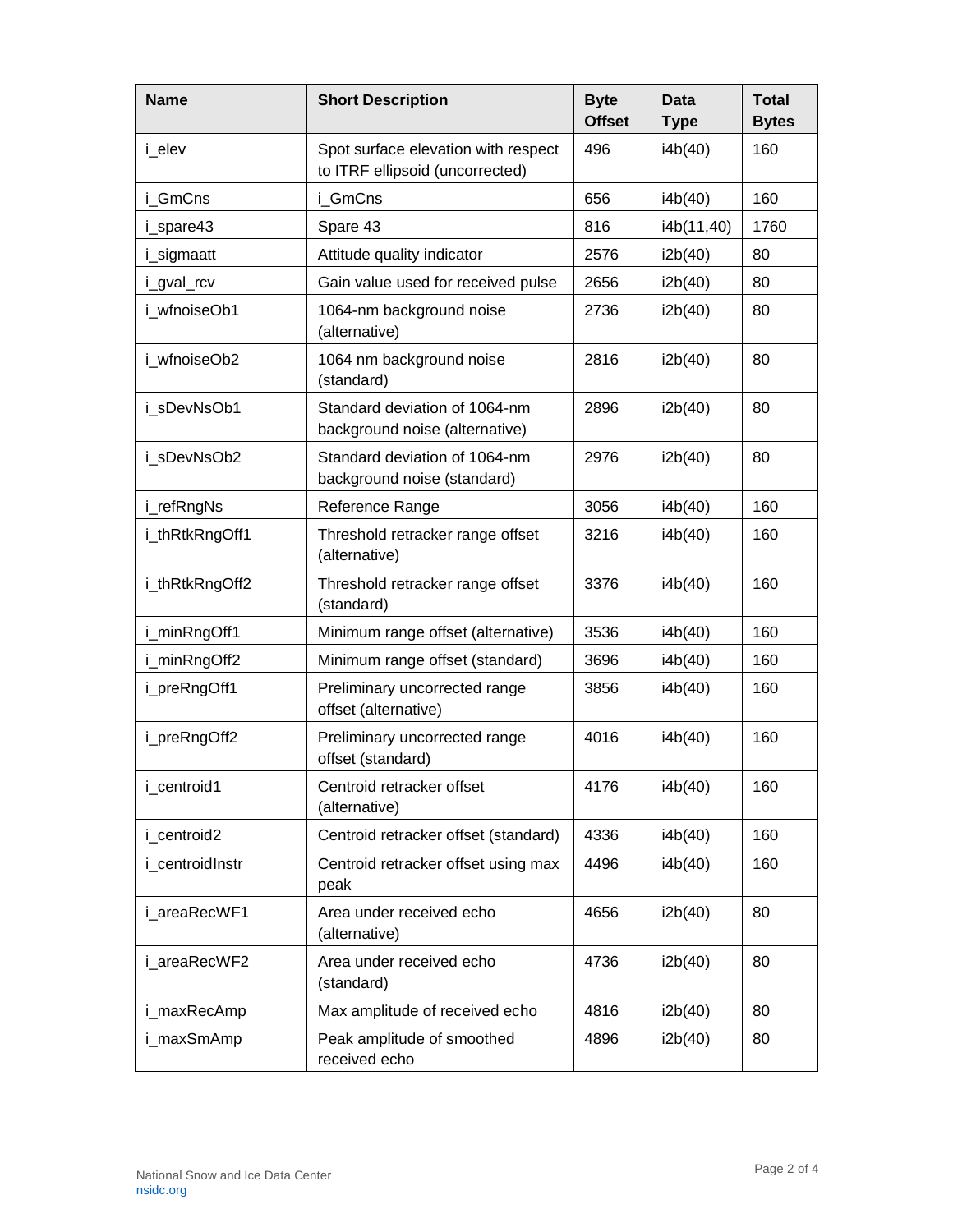| <b>Name</b>      | <b>Short Description</b>                                                               | <b>Byte</b><br><b>Offset</b> | <b>Data</b><br><b>Type</b> | <b>Total</b><br><b>Bytes</b> |
|------------------|----------------------------------------------------------------------------------------|------------------------------|----------------------------|------------------------------|
| i_reflctUncorr   | Reflectivity not corrected for<br>atmospheric effects                                  | 4976                         | i4b(40)                    | 160                          |
| i_reflctuncmxpk  | Reflectivity not corrected for<br>atmospheric effects from max peak                    | 5136                         | i4b(40)                    | 160                          |
| i_tpCentX        | <b>LPA Centroid X</b>                                                                  | 5296                         | i2b(40)                    | 80                           |
| i_tpCentY        | <b>LPA Centroid Y</b>                                                                  | 5376                         | i2b(40)                    | 80                           |
| i nPeaks1        | Initial number of peaks in received<br>echo (alternative)                              | 5456                         | i1b(40)                    | 40                           |
| i_nPeaks2        | Initial number of peaks in received<br>echo (standard)                                 | 5496                         | i1b(40)                    | 40                           |
| i_parm1          | Parameters from the Gaussian fit to<br>the received echo (alternative)                 | 5536                         | i4b(19,40)                 | 3040                         |
| i_parm2          | Parameters from the Gaussian fit to<br>the received echo (standard)                    | 8576                         | i4b(19,40)                 | 3040                         |
| i_solnSigmas1    | Sigmas of fit parameters<br>(alternative)                                              | 11616                        | i2b(19,40)                 | 1520                         |
| i_solnSigmas2    | Sigmas of fit parameters (standard)                                                    | 13136                        | i2b(19,40)                 | 1520                         |
| i_wfFitSDev_1    | Received echo fit standard<br>deviation (alternative)                                  | 14656                        | i2b(40)                    | 80                           |
| i_wfFitSDev_2    | Received echo fit standard<br>deviation (standard)                                     | 14736                        | i2b(40)                    | 80                           |
| i_tpintensity    | Transmit pulse intensity                                                               | 14816                        | i4b(40)                    | 160                          |
| i_tpazimuth      | Transmit pulse azimuth                                                                 | 14976                        | i2b(40)                    | 80                           |
| i_tpeccentricity | Transmit pulse eccentricity                                                            | 15056                        | i2b(40)                    | 80                           |
| i_tpmajoraxis    | Transmit pulse major axis                                                              | 15136                        | i2b(40)                    | 80                           |
| i_skew1          | Skewness of received echo<br>(alternative)                                             | 15216                        | i2b(40)                    | 80                           |
| i_kurt1          | Kurtosis of received echo<br>(alternative)                                             | 15296                        | i2b(40)                    | 80                           |
| i_skew2          | <b>Skewness</b>                                                                        | 15376                        | i2b(40)                    | 80                           |
| i_kurt2          | Kurtosis of received echo<br>(standard)                                                | 15456                        | i2b(40)                    | 80                           |
| i_WFqual         | Received echo quality flag                                                             | 15536                        | i4b(40)                    | 160                          |
| i_TxNrg          | 1064 nm laser transmit energy                                                          | 15696                        | i2b(40)                    | 80                           |
| i_tpOrX          | Pulse orientation                                                                      | 15776                        | i2b(40)                    | 80                           |
| i_locTr          | Centroid of transmitted pulse in<br>time relative to gate 1 of transmitted<br>waveform | 15856                        | i4b(40)                    | 160                          |